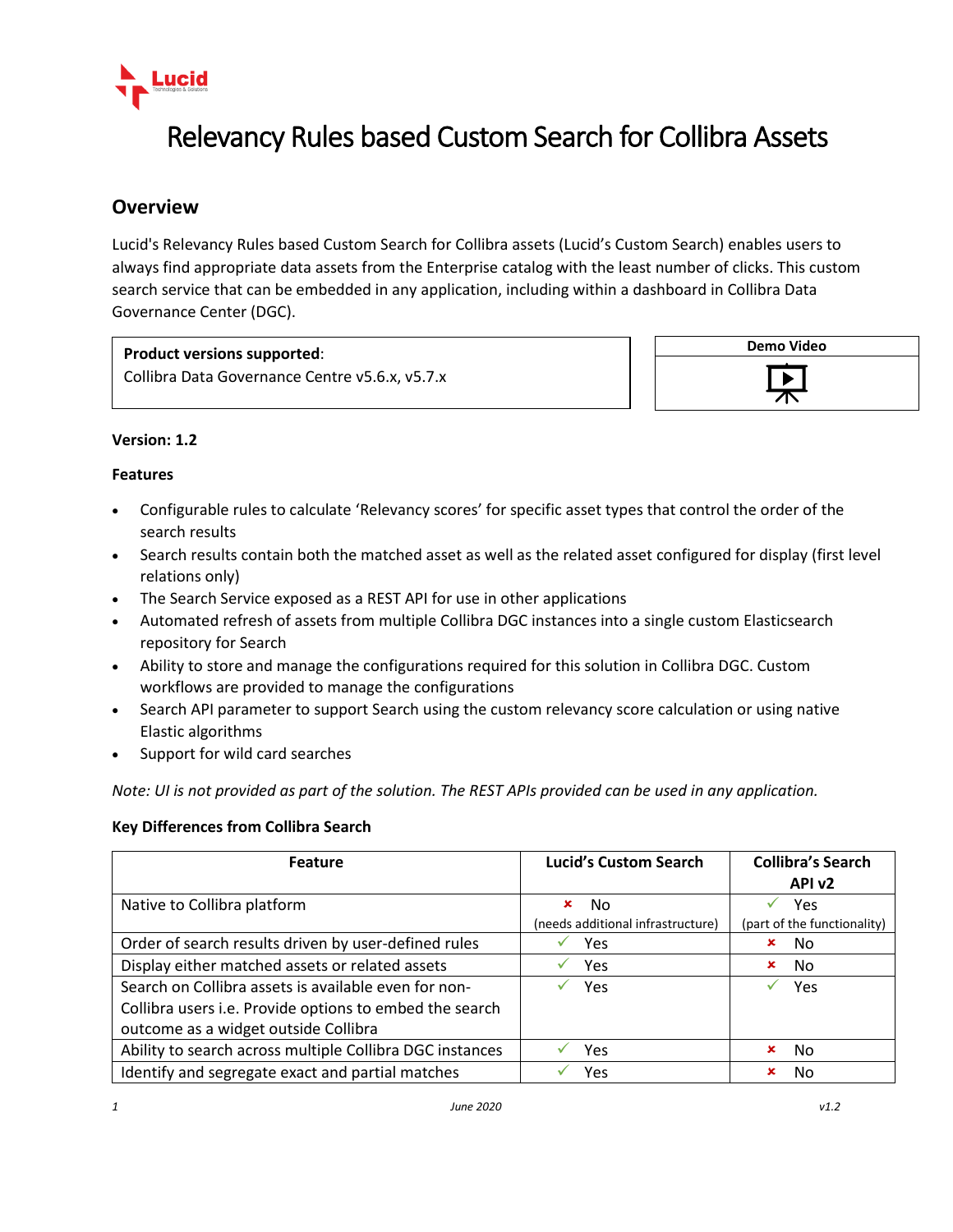

#### **Solution Architecture**



\* Search API Consuming Applications are not included as part of this solution

| Refer         | <b>Purpose</b>                                                                                             |  |  |  |
|---------------|------------------------------------------------------------------------------------------------------------|--|--|--|
| 1             | Scoring Rules: Rules that specify what assets are relevant in the context of the search, attributes to be  |  |  |  |
|               | matched against the search keyword(s) on either the asset or a related asset and relative relevancy        |  |  |  |
|               | weight (used to order the search result).                                                                  |  |  |  |
| $\mathcal{L}$ | Display Rules: Rules that specify what assets and attributes should be displayed in the search result.     |  |  |  |
|               | When a search keyword is matched against an attribute of a related asset, the matched asset is also        |  |  |  |
|               | made available in the search result.                                                                       |  |  |  |
| 3             | Extract: Assets are periodically extracted from Collibra DGC using Collibra REST APIs. The extraction      |  |  |  |
|               | (refresh) frequency can be configured. Initial and incremental refresh options are supported.              |  |  |  |
| 4             | Search Repository: Custom Elasticsearch repository used for persisting extracted content.                  |  |  |  |
| 5.            | Scoring Engine: Calculates the relevancy score of assets using the scoring rules. The relevancy score will |  |  |  |
|               | be used to order the search results.                                                                       |  |  |  |
| 6             | Search Service: Delivered as a REST API that can be used in any application.                               |  |  |  |

#### **Deployment kit contents**

- Asset model extensions
- Workflows for managing the rules
- Deployable as a WAR/Docker container
- Documentation: Installation & Configuration Guide, Release Notes, Operations Guide, User guide

#### **License details**

This solution is offered on an annual subscription basis. A limited time-bound proof-of-technology can also be supported.

| <b>Feature</b>         | What is offered            |
|------------------------|----------------------------|
| Licensing              | <b>Annual Subscription</b> |
| <b>Validity Period</b> | 1-vear                     |
| Documentation          | Yes                        |